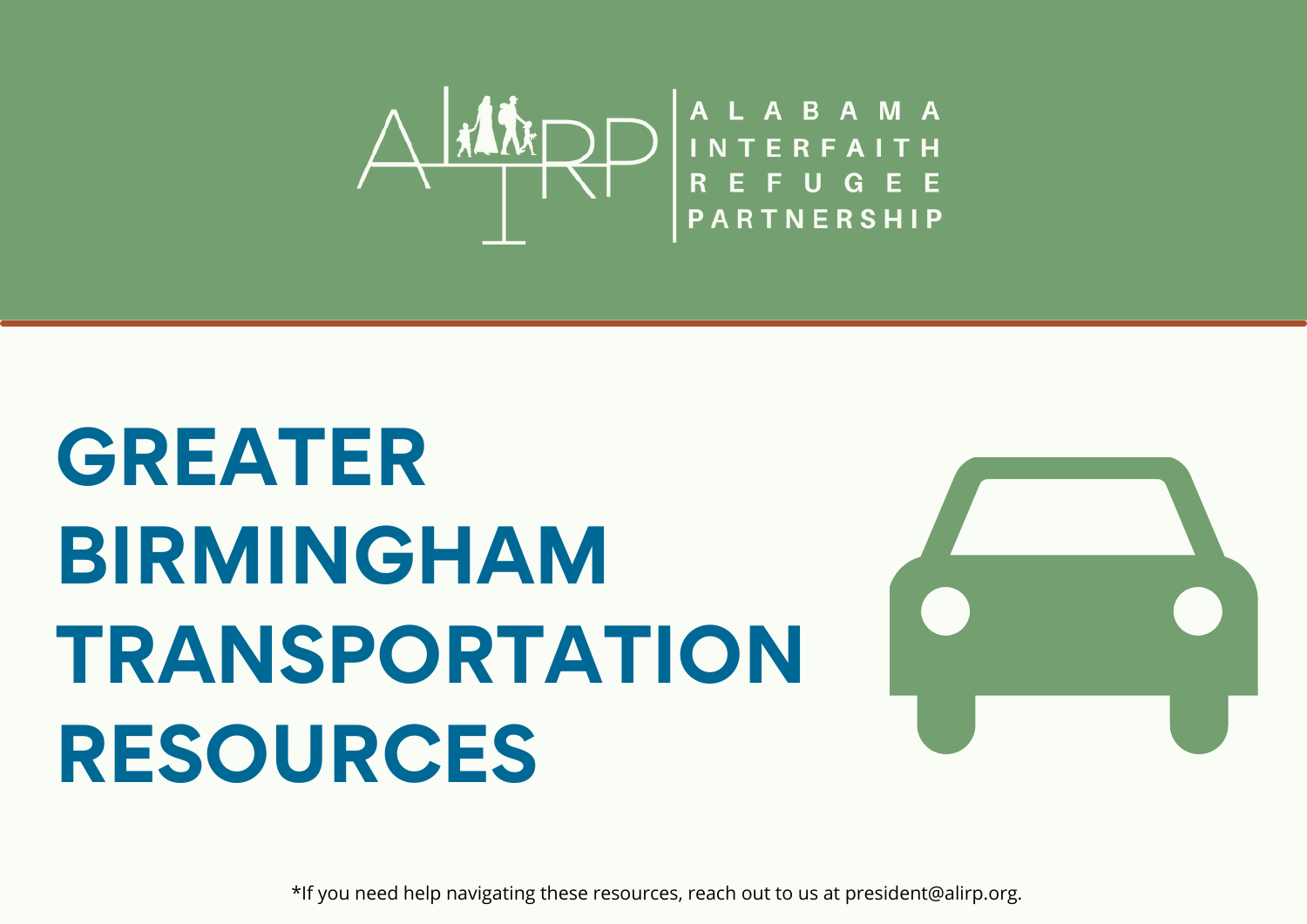### **BIRMINGHAM JEFFERSON COUNTY TRANSIT AUTHORITY**

#### Transportation in Birmingham, AL and surrounding areas

**Identification:** none needed unless purchasing special passes as mentioned below

#### **Hours of Operation:**

Monday- Friday: 5:30am - 9pm CST Saturday: 6am - 9pm CST Sunday: Closed No bus service on the following days: New Year's Day, 4th of July, Labor Day, Thanksgiving Day, and Christmas Day.

**Phone:** (205) 521-0101

**Location:** Passes may be purchased at Central Station, 1735 Morris Avenue, Birmingham, AL 35203.

**Website:** https://maxtransit.org/

You can access Birmingham Jefferson County Transit Authority routes at *www.maxtransit.org/routes/* or by scanning this QR code



You can also track buses in real time through the myStop app or though the online at *www.realtimebjcta.availtec.com/InfoPoint*



You can download the myStop Mobile app or using the QR code

#### **Cost**

#### **One Way Passes** Adult: \$1.50 Children: 0-5 Free Students: 1st-12th grade (with Valid ID) \$1.00 Persons with disabilities, Seniors 62+ with valid ID, Military ID, or Medicare Card: \$0.75

**All Day Passes** Adult: \$3.50

Students: 1st-12th grade (with Valid ID) \$2.00 Persons with disabilities, Seniors 62+ with valid ID, Military ID, or Medicare Card: \$2.00

**Two Hour Pass** All: \$2.00

**Monthly Pass** Adult: \$53.00 Students: 1st-12th grade (with Valid ID) \$30.00

**Magic City Connector (Downtown Homewood - Uptown Birmingham) One Way** Adult: \$0.30 Persons with disabilities, Seniors 62+ with valid ID, Military ID, or Medicare Care: \$0.15

**Other:** Acceptable forms of fare include a MAX pass or exact change. Operators cannot make change but will provide a change card in exchange for your surplus payment. This change card cannot be redeemed at Central Station but can be used on future trips.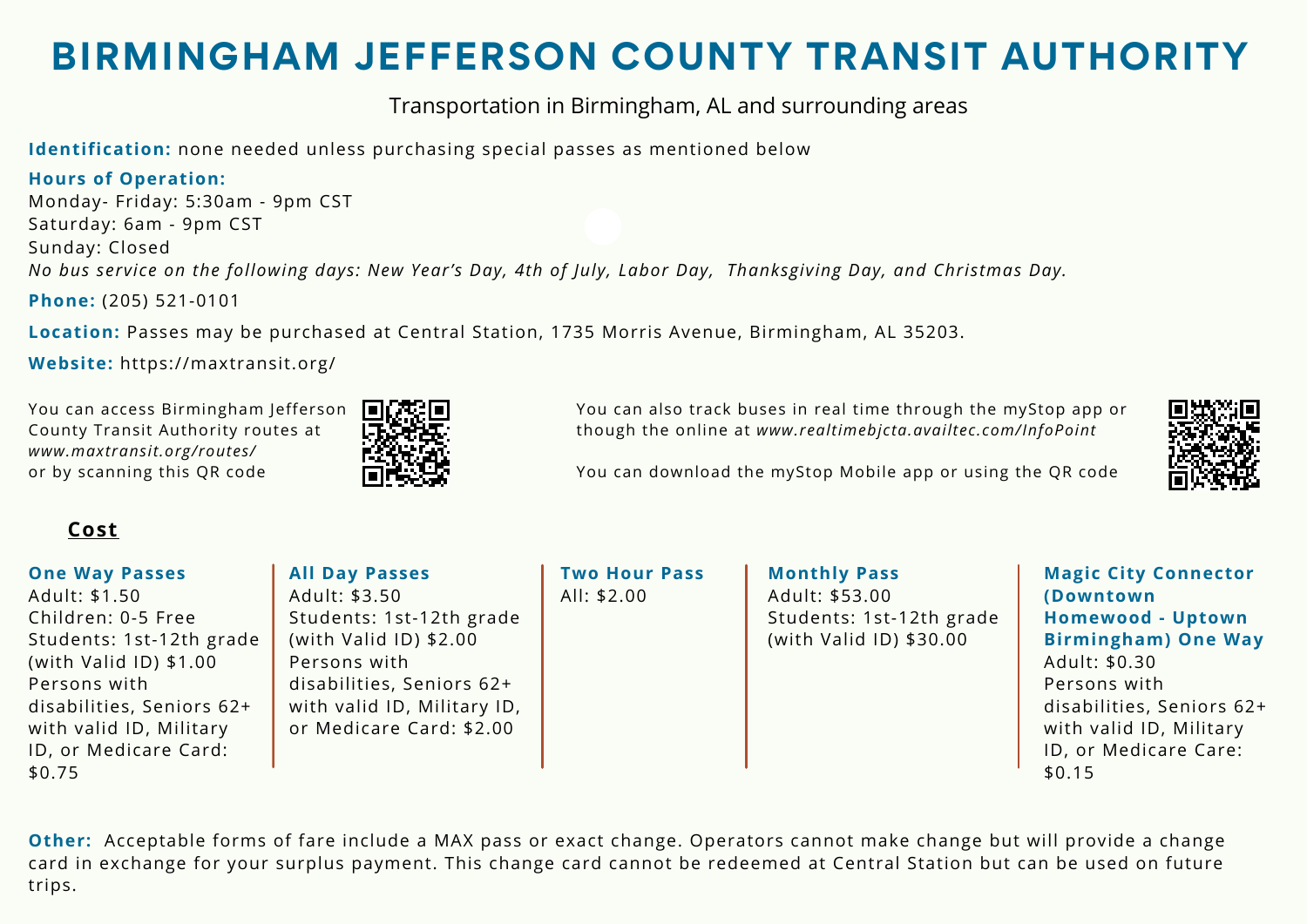### **BIRMINGHAM ON DEMAND BY VIA**

#### **Services Provided**

Provides transportation in Downtown Birmingham area

**Identification:** none needed

**Cost:** Each ride is \$1.50, only \$0.75 cost for each additional passenger booked by a rider (max of three passengers currently due to COVID-19)

Weekly Passes (\$14.00) or Monthly Passes (\$54.00)

**Hours of Operation**: Mon.-Fri. 6am-8pm and Sat. 10am-8pm.

**Phone:** 205-236-0768

**Other:** Book via app or by phone via credit card or pre-paid debit cards (no cash transactions)

**Approximate wait time:** 15 minutes or less within coverage areas

**Website:** https://www.birminghamal.gov/via/

Scan QR code for Map of Service Area



# **BIRMINGHAM YELLOW CAB**

**Services Provided** Transportation in Birmingham Area

**Identification:** none required

**Cost:** \$4.50 for first mile and then \$2.00 a mile

**Hours of Operation:** Mon – Fri 8am to 5pm, Sat 8am to 12pm

**Other:** Does not require a credit card or credit check at time of booking. You can pay cash or credit upon completion of your trip. Can book by calling or https://services.taxihail.com/YellowBirmingham/

**Phone:** 205-222-2222

**Website:** http://www.birminghamyellowcab.com/

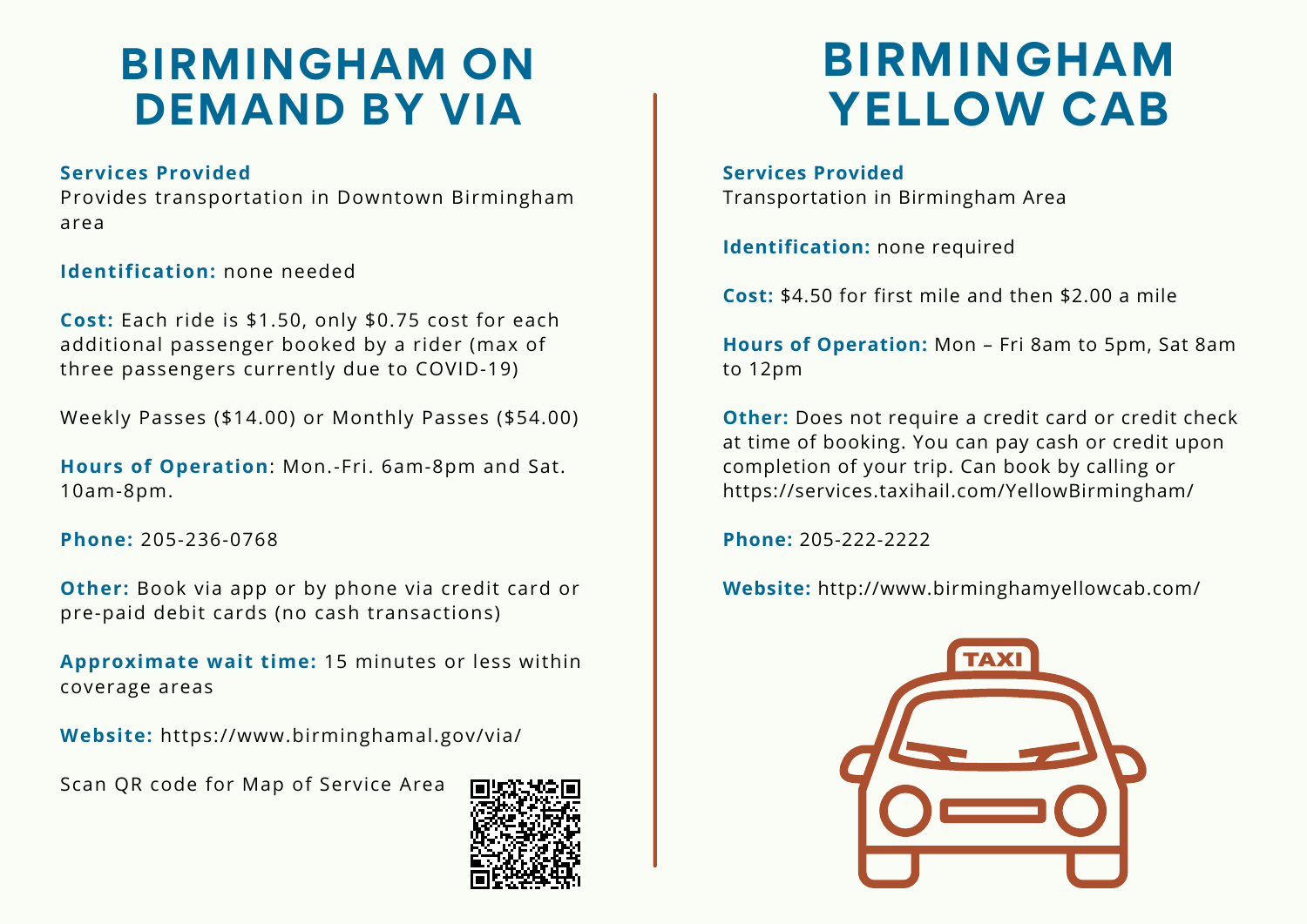# **UBER**

#### **Services Provided**

Transportation in serviced areas of Greater Birmingham area and nationwide

#### **Identification:** none needed

**Cost:** pay per ride, payment options include Uber cash, Uber Gift card, debit card, credit card, some pre-paid debit cards accepted, venmo, paypal, and eUber Vouchers

**Other:** Need app to book rides

**Website:** https://www.uber.com/

**Spanish Website:** https://www.uber.com/us/es/



# **TRAVELERS AID BIRMINGHAM**

#### **Services Provided**

Transportation for older adults (72 or older) or low income residents with a disability to and from medical appointments.

**Identification:** Need to provide either picture ID or a legal document with name and birthdate

**Cost:** Free but will need to provide proof of income (must be 200% below federal poverty) or letter of support

**Other:** Open to Jefferson County residents only

**Phone:** (205) 322-5426

**Location:** 1605 5th Avenue North, Birmingham, Alabama 35203

**Website:** http://travelersaidbirmingham.com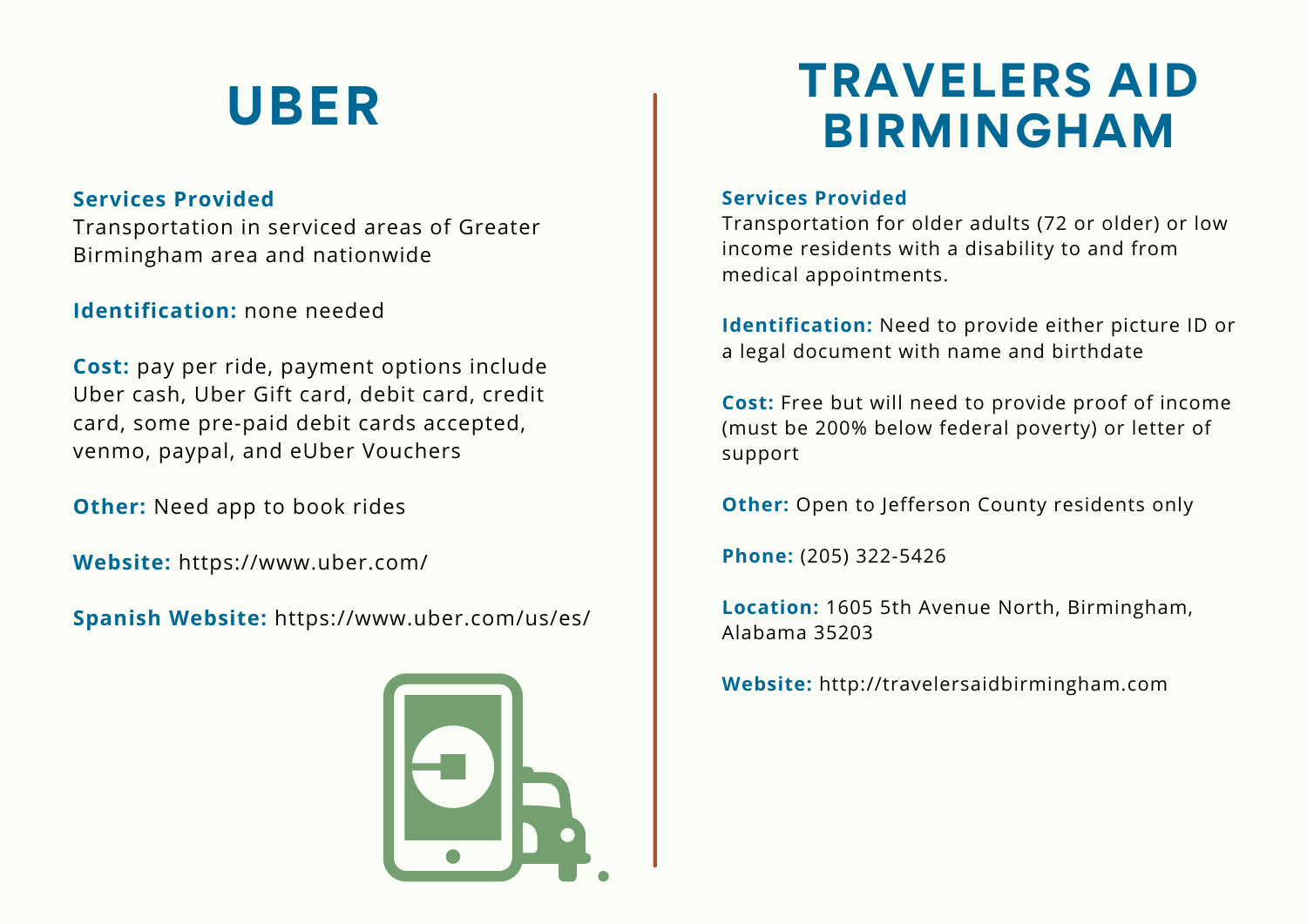### **KID ONE TRANSPORT**

Transportation available in Birmingham, Alabama and surrounding area

#### **Services Provided**

Provides transportation to medical, dental, and mental health care services for children under 19 and expectant mothers who are transportation disadvantaged.

**Language services:** Spanish Application form online. Forms can also be emailed upon request.

**Identification:** Medicaid is preferred but they will accept persons not on Medicaid, without SSN, or identification on a caseby-case basis. Families are not turned away based on inability to pay, Kid one transport will work with you

**Cost:** Free for Medicaid eligible appointments. For appointments that are not covered by Medicaid and for patients that are not Medicaid recipients there is a small fee for transportation services

**Hours of Operation:** Monday-Friday, 8 am until 4:30 pm, no holidays or weekends.

**Phone:** 205-978-1000

**Other:** After submitting an application, they will get a call with approval or not to schedule a ride. Anyone can complete the application on behalf of the families or the families can complete the online application using their cell phones or any device with internet access, as well as submitted via regular mail or fax.

Families Must be able to confirm visits day before and day of via phone. They can provide the number of someone else if needed to assist with this process if translation needed.

All children must be accompanied by a parent or legal guardian.

**Website:** https://www.kidone.org/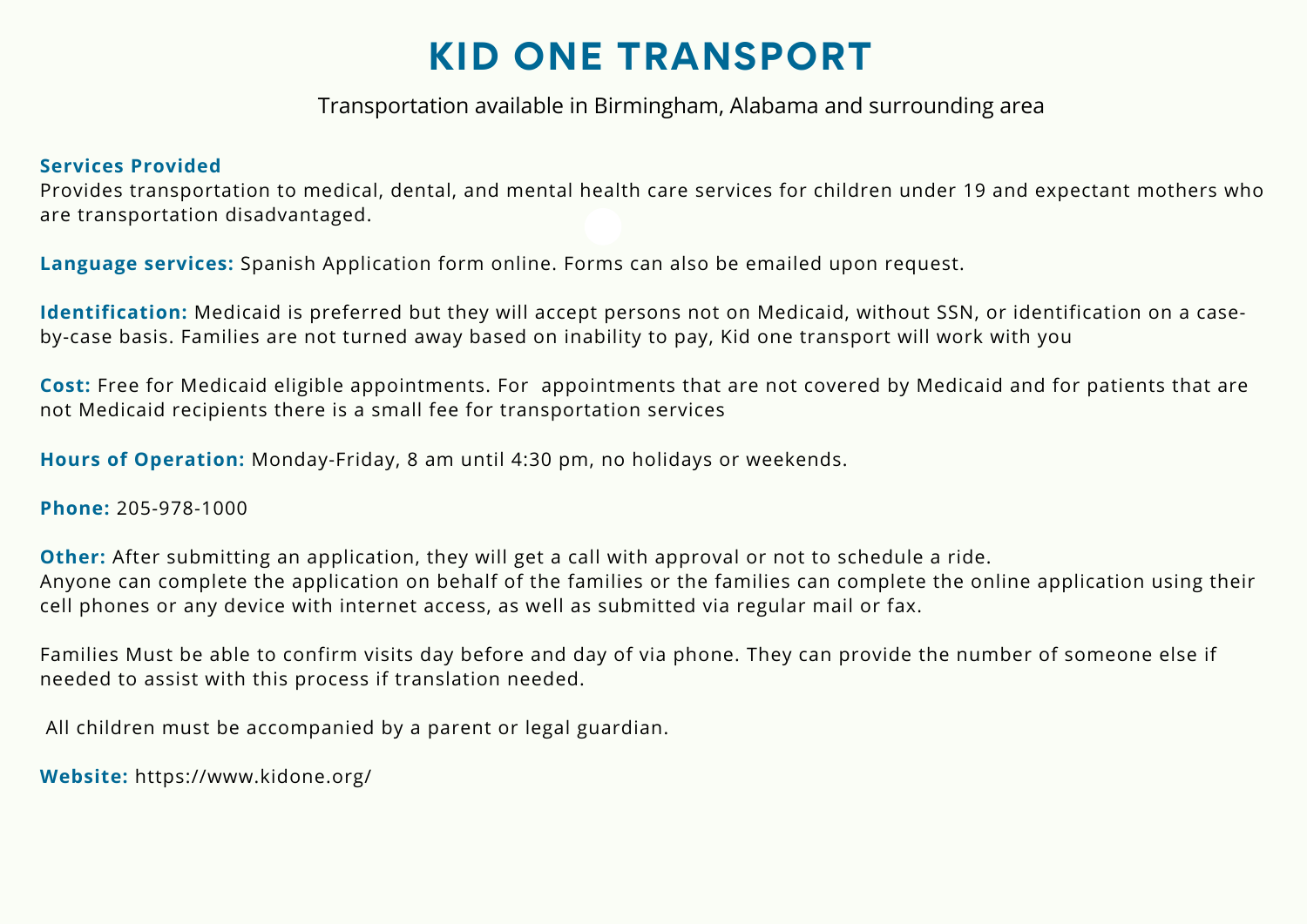### **UNITED WAY OF CENTRAL ALABAMA-LYFT**

Transportation available in Birmingham, Alabama and surrounding area

#### **Services Provided**

Provides Lyft transportation to and from COVID-19 vaccination appointments, flu vaccine appointments, nonemergency medical appointments, pharmacy/prescription pick-up, and non-emergency hospital visits

**Language services:** translation services available

**Identification:** None needed

**Cost:** Free for eligible medical-related appointments

**Hours of Operation:** On-demand

**Phone:** dial 211

**Other:** Clients must have a vaccine appointment (if required) or scheduled medical appointment. Eligible riders do not have access to other transportation options, including non-emergency medical transit provided by medicare or Medicaid. Riders must be 18+ years or accompanied by a parent or guardian.

Local 2-1-1 staff will schedule rides on behalf of the client.

Riders must be located in Chilton, Jefferson, Shelby, Walker, Blount, or St. Clair county.

**Website:** https://www.uwca.org/need-a-lyft-its-easy-to-get-a-free-ride-to-your-next-healthcare-or-covid-19-vaccineappointment/